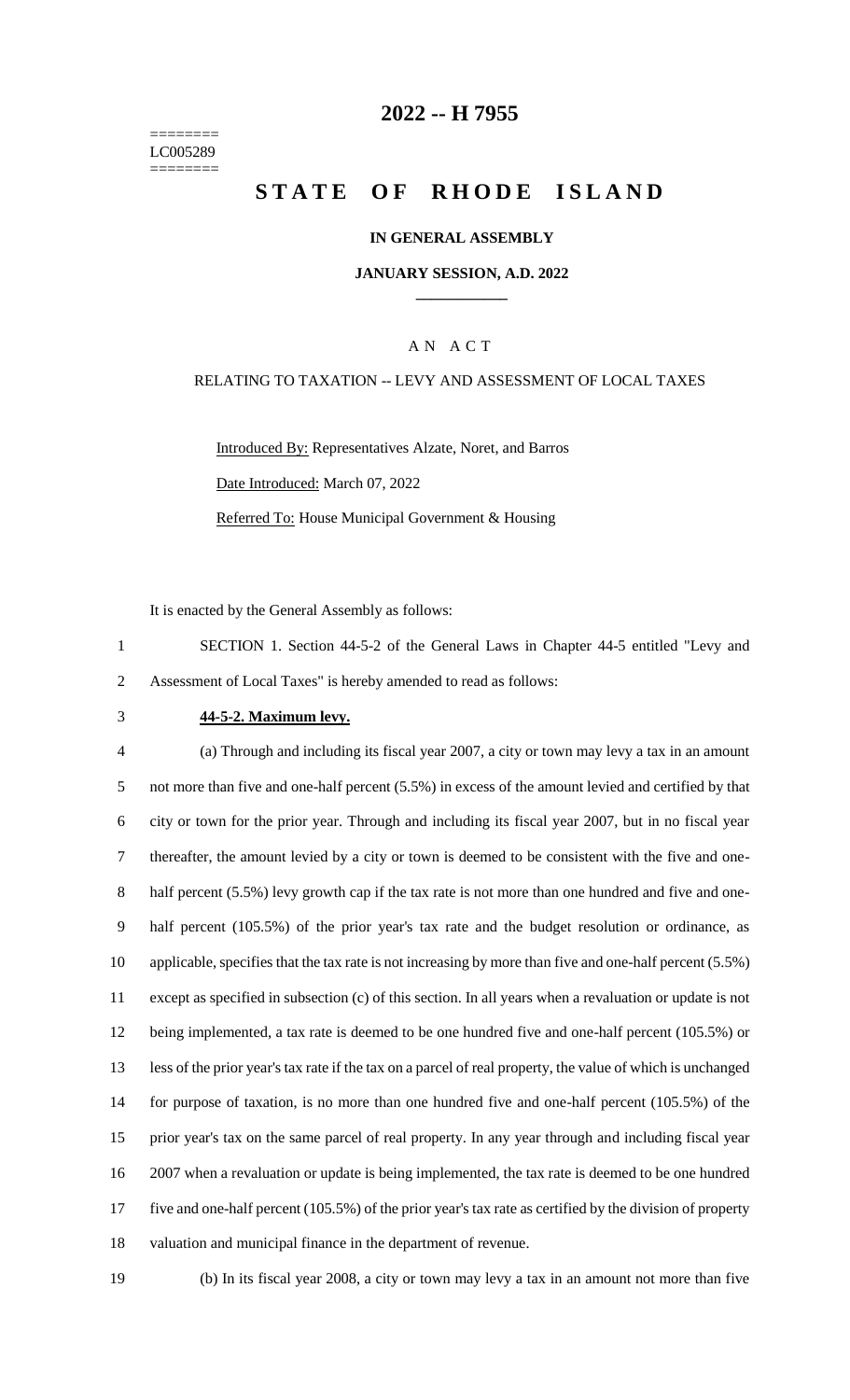and one-quarter percent (5.25%) in excess of the total amount levied and certified by that city or town for its fiscal year 2007. In its fiscal year 2009, a city or town may levy a tax in an amount not more than five percent (5%) in excess of the total amount levied and certified by that city or town for its fiscal year 2008. In its fiscal year 2010, a city or town may levy a tax in an amount not more than four and three-quarters percent (4.75%) in excess of the total amount levied and certified by that city or town in its fiscal year 2009. In its fiscal year 2011, a city or town may levy a tax in an amount not more than four and one-half percent (4.5%) in excess of the total amount levied and certified by that city or town in its fiscal year 2010. In its fiscal year 2012, a city or town may levy a tax in an amount not more than four and one-quarter percent (4.25%) in excess of the total amount levied and certified by that city or town in its fiscal year 2011. In its fiscal year 2013 and in each fiscal year thereafter, a city or town may levy a tax in an amount not more than four percent (4%) in excess of the total amount levied and certified by that city or town for its previous fiscal year. For purposes of this levy calculation, taxes levied pursuant to chapters 34 and 34.1 of this title shall not be included. For FY 2018, in the event that a city or town, solely as a result of the exclusion of the motor vehicle tax in the new levy calculation, exceeds the property tax cap when compared to FY 2017 after taking into account that there was a motor vehicle tax in FY 2017, said city or town shall be permitted to exceed the property tax cap for the FY 2018 transition year, but in no event shall it exceed the four percent (4%) levy cap growth with the car tax portion included; provided, however, nothing herein shall prohibit a city or town from exceeding the property tax cap if otherwise permitted pursuant to subsection (d) of this section.

 (c) The division of property valuation in the department of revenue shall monitor city and town compliance with this levy cap, issue periodic reports to the general assembly on compliance, and make recommendations on the continuation or modification of the levy cap on or before December 31, 1987, December 31, 1990, and December 31, every third year thereafter. The chief elected official in each city and town shall provide to the division of property and municipal finance within thirty (30) days of final action, in the form required, the adopted tax levy and rate and other pertinent information.

 (d) The amount levied by a city or town may exceed the percentage increase as specified in subsection (a) or (b) of this section if the city or town qualifies under one or more of the following provisions:

 (1) The city or town forecasts or experiences a loss in total non-property tax revenues and the loss is certified by the department of revenue.

 (2) The city or town experiences or anticipates an emergency situation, which causes or will cause the levy to exceed the percentage increase as specified in subsection (a) or (b) of this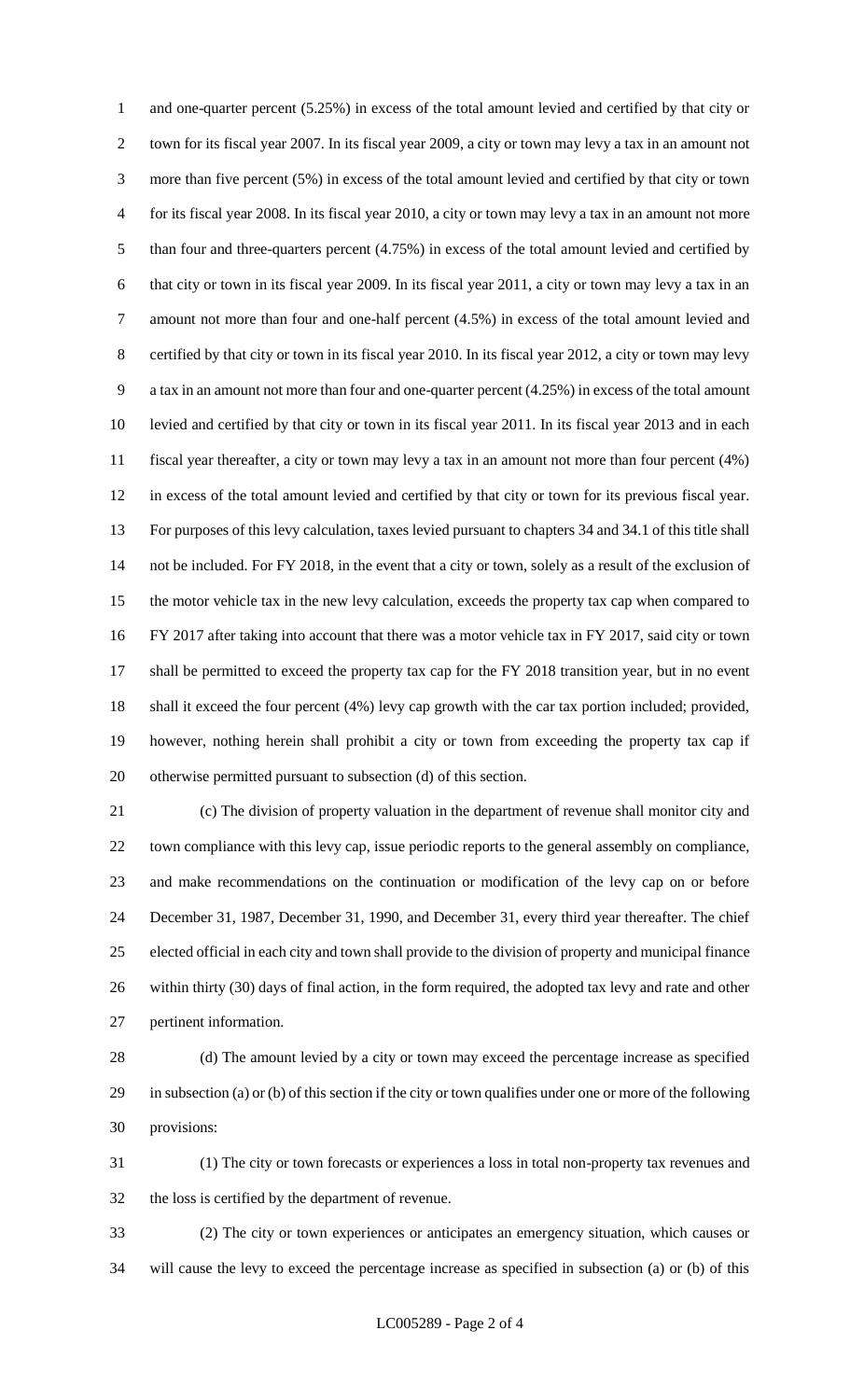section. In the event of an emergency or an anticipated emergency, the city or town shall notify the auditor general who shall certify the existence or anticipated existence of the emergency. Without limiting the generality of the foregoing, an emergency shall be deemed to exist when the city or town experiences or anticipates health insurance costs, retirement contributions, or utility expenditures that exceed the prior fiscal year's health insurance costs, retirement contributions, or utility expenditures by a percentage greater than three (3) times the percentage increase as specified in subsection (a) or (b) of this section.

 (3) A city or town forecasts or experiences debt services expenditures that exceed the prior year's debt service expenditures by an amount greater than the percentage increase as specified in subsection (a) or (b) of this section and that are the result of bonded debt issued in a manner consistent with general law or a special act. In the event of the debt service increase, the city or town shall notify the department of revenue which shall certify the debt service increase above the percentage increase as specified in subsection (a) or (b) of this section the prior year's debt service. No action approving or disapproving exceeding a levy cap under the provisions of this section affects the requirement to pay obligations as described in subsection (d) of this section.

16 (4) The city or town experiences substantial new growth in its tax base as the result of 17 which includes major new construction that necessitates either significant infrastructure or school 18 housing expenditures by the city or town, properties with increased valuations due to development, 19 exempting real property returned to the tax roll or new personal property, new subdivision parcels 20 and condominium conversions, or a significant increase in the need for essential municipal services and such increase in expenditures or demand for services is certified by the department of revenue. (e) Any levy pursuant to subsection (d) of this section in excess of the percentage increase specified in subsection (a) or (b) of this section shall be approved by the affirmative vote of at least four-fifths (⅘) of the full membership of the governing body of the city or town, or in the case of a city or town having a financial town meeting, the majority of the electors present and voting at the town financial meeting shall also approve the excess levy.

 (f) Nothing contained in this section constrains the payment of present or future obligations as prescribed by § 45-12-1, and all taxable property in each city or town is subject to taxation without limitation as to rate or amount to pay general obligation bonds or notes of the city or town except as otherwise specifically provided by law or charter.

SECTION 2. This act shall take effect upon passage.

======== LC005289 ========